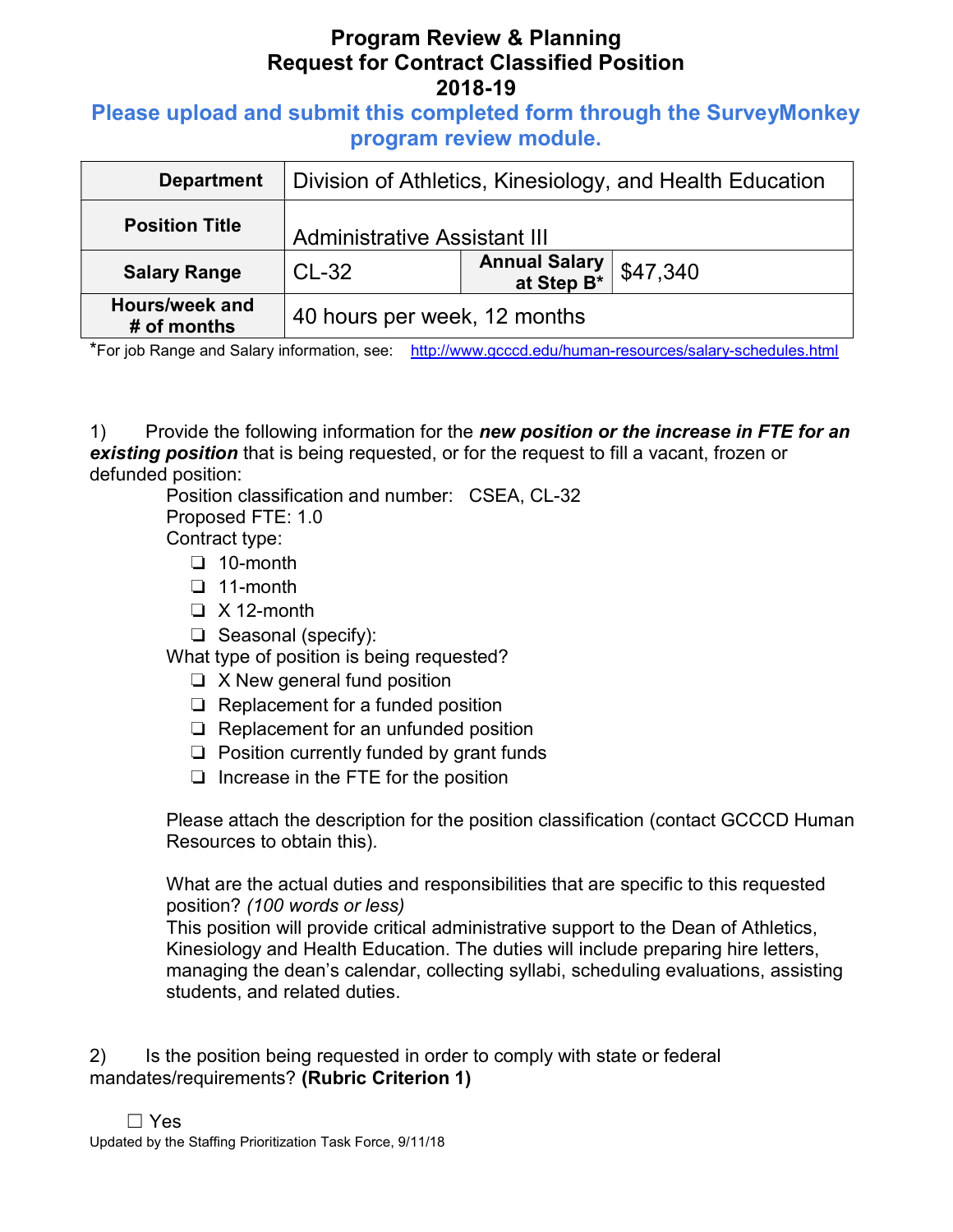# Program Review & Planning Request for Contract Classified Position 2018-19

### Please upload and submit this completed form through the SurveyMonkey program review module.

Cite the specific mandate/requirement (100 words or less):  $\Box$  X No

3. How are the duties of the requested position currently being performed, if at all? With the addition of the new Dean of Athletics, Kinesiology, and Health Education on January 2, 2019 the administrative assistant duties have been covered by Kimberly Gioscia, the administrative assistant for Dean Kersey.

How does the lack of this position impact the program or service area? The lack of this position makes it very difficult for the dean to fulfill his job responsibilities. Instructional deans rely on their administrative assistants for critical support.

What impact, if any, have frozen or vacant positions within the department had on services or staff workload?

The lack of an administrative assistant for the new division has created extra work for the assistant in Math, Science and Engineering who is covering for both divisions. That has placed an unsustainable burden on the support staff.

(200 words or less) (Rubric Criteria 1)

4. How has the program/service area changed over the most recent five academic years and/or how is it expected to change within the next five years (i.e. growth, additional services, increased workload and reorganization) that warrants this position? \*\*Please use both quantitative and qualitative data including, but not limited to: enrollment and productivity data, staffing or other studies, surveys, volume of students or employees served, total comp time accrued, number of hourly/ intern/ volunteer/work-study, and services provided.\*\* (200 words or less) (Rubric Criteria 2)

The new division of Athletics, Kinesiology and Health Education is the result of a significant organizational modification. For many years the Athletics program was part of Student Services, and the Athletics Director was an associate dean. At the same time, all of the classes in Exercise Science and Health Education were housed in the Instructional division of Math, Science and Engineering. However, there was a great deal of overlap - for example, the head coaches are instructional faculty and the intercollegiate sports teams are also credit classes – and that overlap made it difficult to provide oversight, supervision and administrative leadership for both the athletic and academic programs. The new organizational structure places both the athletics program and the instructional Kinesiology and Health Education programs under a single instructional dean. I was only due to an oversight that the organizational modification did not include this administrative assistant position. All of the other instructional deans have administrative assistants to provide support to their divisions.